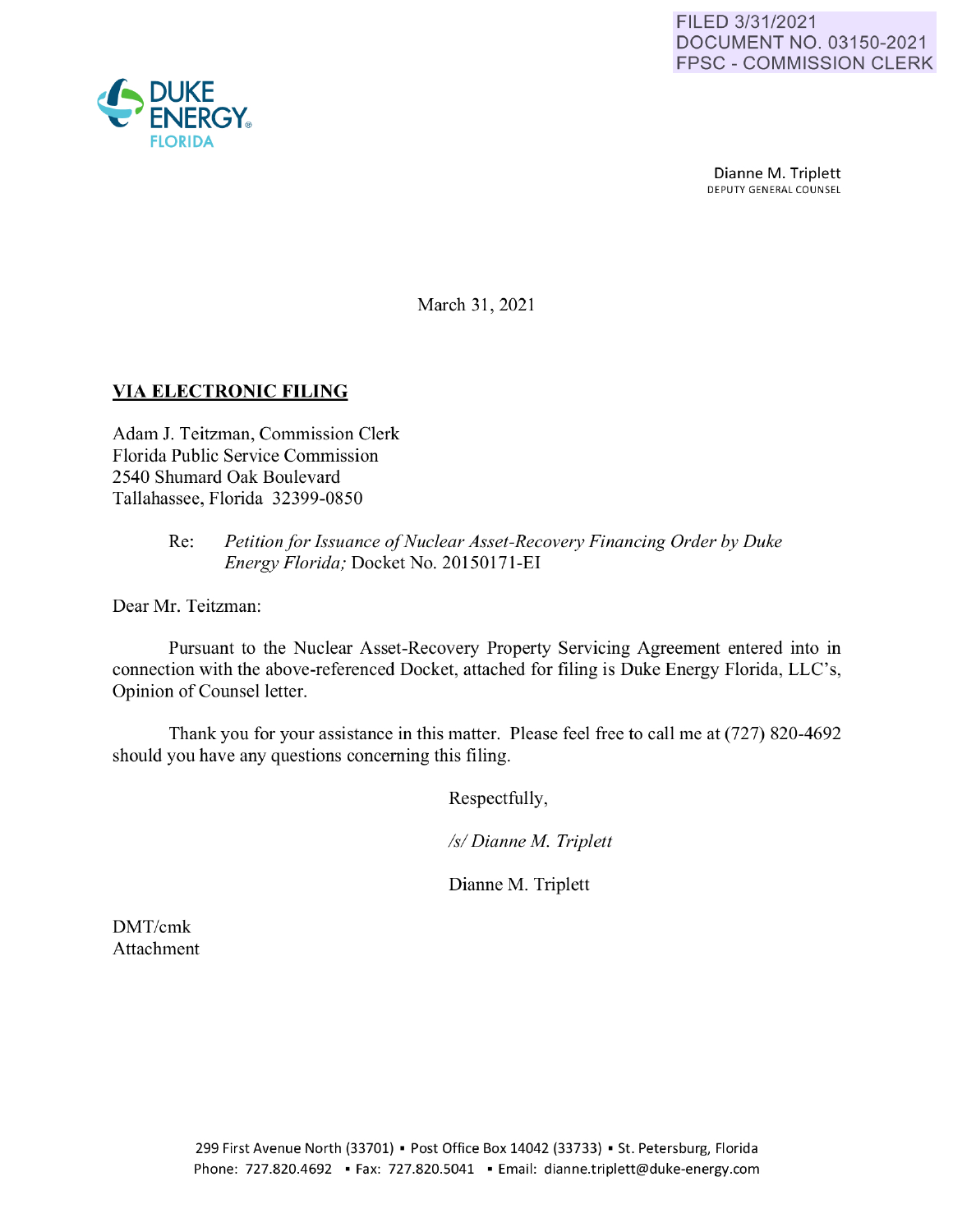## **CERTIFICATE OF SERVICE**

I HEREBY CERTIFY that a true and correct copy of the foregoing has been furnished via electronic mail to the following this  $31<sup>st</sup>$  day of March, 2021.

|                                             | /s/ Dianne M. Triplett            |
|---------------------------------------------|-----------------------------------|
|                                             | Attorney                          |
|                                             |                                   |
| Theresa L. Tan                              | C. Rehwinkel                      |
| Office of the General Counsel               | Office of Public Counsel          |
| <b>Florida Public Service Commission</b>    | c/o The Florida Legislature       |
| 2540 Shumard Oak Blvd.                      | 111 West Madison Street, Room 812 |
| Tallahassee, FL 32399-0850                  | Tallahassee, FL 32399-1400        |
| ltan@psc.state.fl.us                        | rehwinkel.charles@leg.state.fl.us |
|                                             | kelly.jr@leg.state.fl.us          |
| Jon C. Moyle, Jr. / Karen A. Putnal         |                                   |
| 118 North Gadsden Street                    | James W. Brew                     |
| Tallahassee, FL 32301                       | <b>Stone Law Firm</b>             |
| jmoyle@moylelaw.com                         | 1025 Thomas Jefferson Street, NW  |
| kputnal@moylelaw.com                        | Eighth Floor, West Tower          |
|                                             | Washington, DC 20007-5201         |
| Robert Scheffel Wright / John T. LaVia, III | jbrew@smxblaw.com                 |
| <b>Gardner Law Firm</b>                     |                                   |
| 1300 Thomaswood Drive                       |                                   |
| Tallahassee, FL 32308                       |                                   |
| schef@gbwlegal.com                          |                                   |
| jlavia@gbwlegal.com                         |                                   |
|                                             |                                   |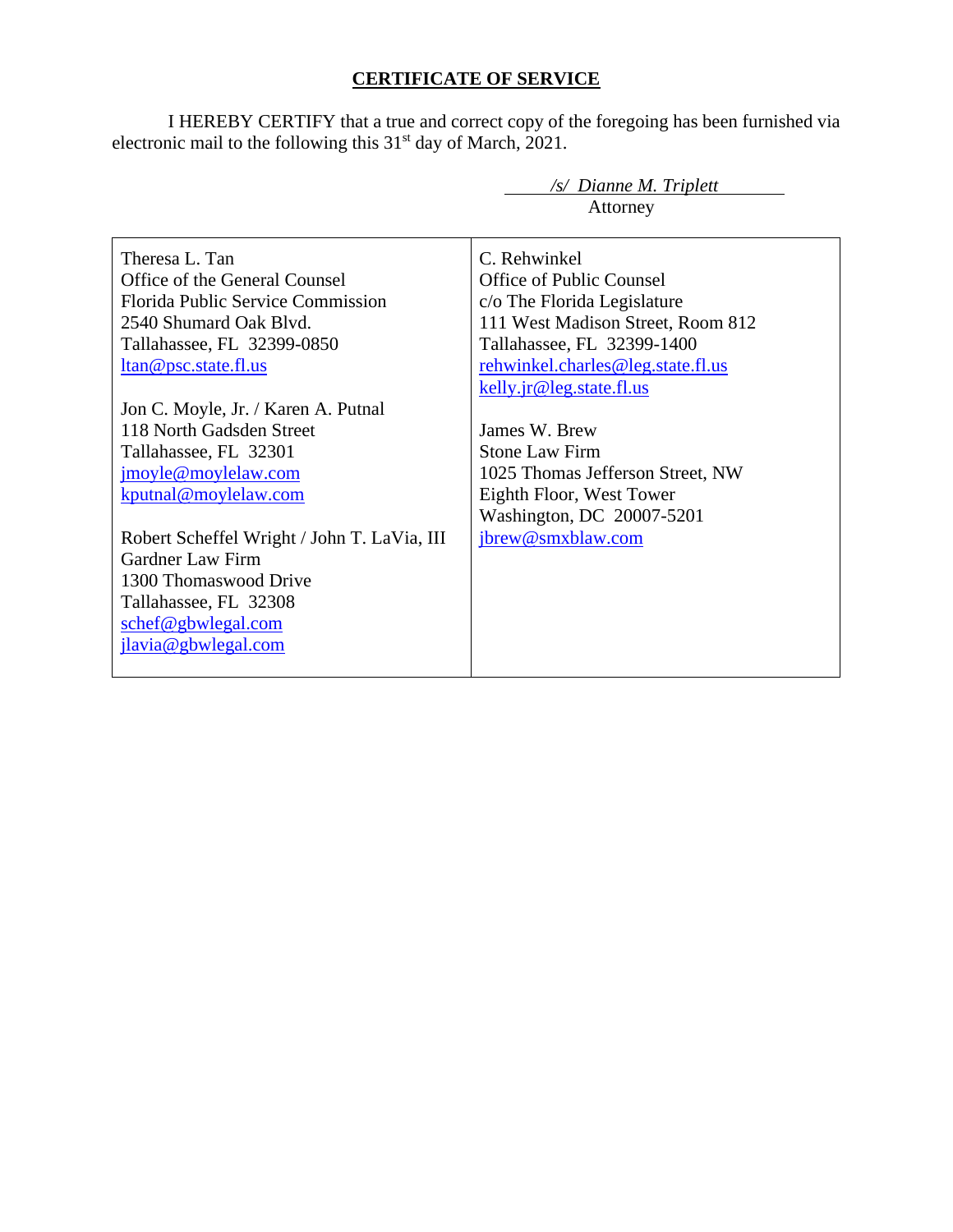

Dianne M. Triplett DEPUTY GENERAL COUNSEL

March 31, 2021

Ms. Darnella Tinnel-Crawford BNY Mellon Trust Company, N.A. 2 N. LaSalle Street, Suite 700 Chicago, IL 60602

Re: Indenture dated as of June 22, 2016, by and between Duke Energy Florida Project Finance, LLC (the "Issuer") and The Bank of New York Mellon Trust Company, N.A. (the "Indenture") and Nuclear Asset-Recovery Property Servicing Agreement dated as of June 22, 2016 between the Company and Duke Energy Florida, LLC, as Servicer (the "Servicing Agreement")

Ms. Tinnel-Crawford:

This opinion is given in accordance with Section 3.06(a) of the Indenture and Section 3.01(c)(ii) of the Servicing Agreement. Capitalized terms used in this opinion and not defined are as defined in the Indenture and the Servicing Agreement.

I am Deputy General Counsel of Duke Energy Business Services, LLC, the service company affiliate of the Issuer and the Servicer, and act as counsel to the Issuer and the Servicer under the above-referenced agreements. I am generally familiar with the Issuer's and Servicer's business, properties and corporate proceedings. I have read the covenants of the Issuer and the Servicer contained in the Indenture and Servicing Agreement, respectively, including in particular the covenant contained in Section 3.05 of the Indenture and Section 3.01(c)(ii) of the Servicing Agreement and the covenants relating to the recording, filing, re-recording and refiling of UCC statements and other documents with the Florida Secured Transactions Registry and the Secretary of State of the State of Delaware. The statements and opinions contained in this opinion are based upon an examination of the following: the Issuer's and the Servicer's respective Articles of Organization and Limited Liability Company Operating Agreement; the Indenture; the Servicing Agreement; receipts or other evidence that the proper documents have been filed of record in each of such jurisdictions; and such other documents and records as I have deemed appropriate. I also